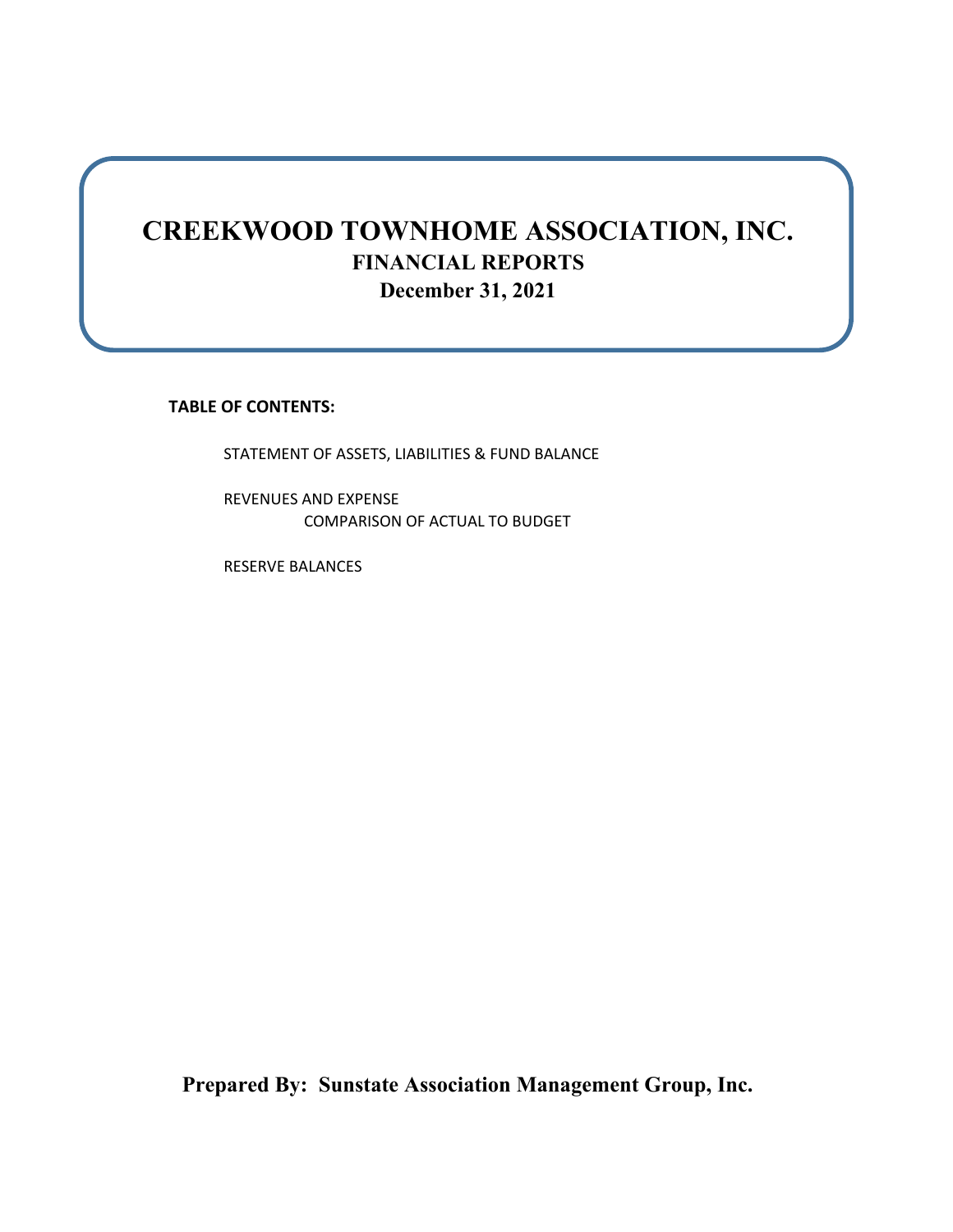## **Creekwood Townhome Association Inc. 01/27/22 Statement of Assets, Liabilities, & Fund Balance As of December 31, 2021**

|  |  |  | As of December 31, 202 |  |  |
|--|--|--|------------------------|--|--|
|--|--|--|------------------------|--|--|

|                                                         | Dec 31, 21             |
|---------------------------------------------------------|------------------------|
| <b>ASSETS</b>                                           |                        |
| <b>Current Assets</b><br><b>Checking/Savings</b>        |                        |
| 1010 Centennial OP 7298                                 | 106,640.07             |
| 1015 Due to/from OP                                     | 3,069.30               |
| 1110 Centennial MM 7352                                 | 552,238.33             |
| 1115 Due to/from Reserves                               | (3,069.30)             |
| <b>Total Checking/Savings</b>                           | 658,878.40             |
| <b>Accounts Receivable</b><br>1150 Accounts Receivable  | (25, 169.08)           |
| <b>Total Accounts Receivable</b>                        | (25, 169.08)           |
| <b>Other Current Assets</b>                             |                        |
| 1200 VUndeposited Funds                                 | 1,040.00               |
| 1220 · Allowance for Bad Debt                           | (1,600.00)             |
| 1250 · Refundable Deposits<br>1260 Utility Deposits     | 3,282.38<br>189.08     |
| 1280 · Prepaid Insurance                                | 5,702.45               |
| <b>Total Other Current Assets</b>                       | 8,613.91               |
| <b>Total Current Assets</b>                             | 642,323.23             |
| <b>TOTAL ASSETS</b>                                     | 642,323.23             |
| <b>LIABILITIES &amp; EQUITY</b><br><b>Liabilities</b>   |                        |
| <b>Current Liabilities</b>                              |                        |
| <b>Accounts Payable</b>                                 |                        |
| 2000 Accounts Payable                                   | 5,650.28               |
| <b>Total Accounts Payable</b>                           | 5,650.28               |
| <b>Other Current Liabilities</b>                        |                        |
| 2100 Other Current Liabilities                          | 3,551.08               |
| 2510 · Accrued Expenses                                 | 4,699.00               |
| <b>Total Other Current Liabilities</b>                  | 8,250.08               |
| <b>Total Current Liabilities</b>                        | 13,900.36              |
| <b>Long Term Liabilities</b>                            |                        |
| 3100 Reserve Fund                                       |                        |
| 3101 Deferred Maintenance<br>3102 Reserve Interest      | 548,301.74<br>867.29   |
|                                                         |                        |
| Total 3100 · Reserve Fund                               | 549,169.03             |
| <b>Total Long Term Liabilities</b>                      | 549,169.03             |
| <b>Total Liabilities</b>                                | 563,069.39             |
| Equity                                                  |                        |
| 3330 · Prior Period Adjustments                         | 500.00                 |
| 3340 · Prior Years Surplus/Deficit<br><b>Net Income</b> | 65,198.12<br>13,555.72 |
|                                                         |                        |
| <b>Total Equity</b>                                     | 79,253.84              |
| <b>TOTAL LIABILITIES &amp; EQUITY</b>                   | 642,323.23             |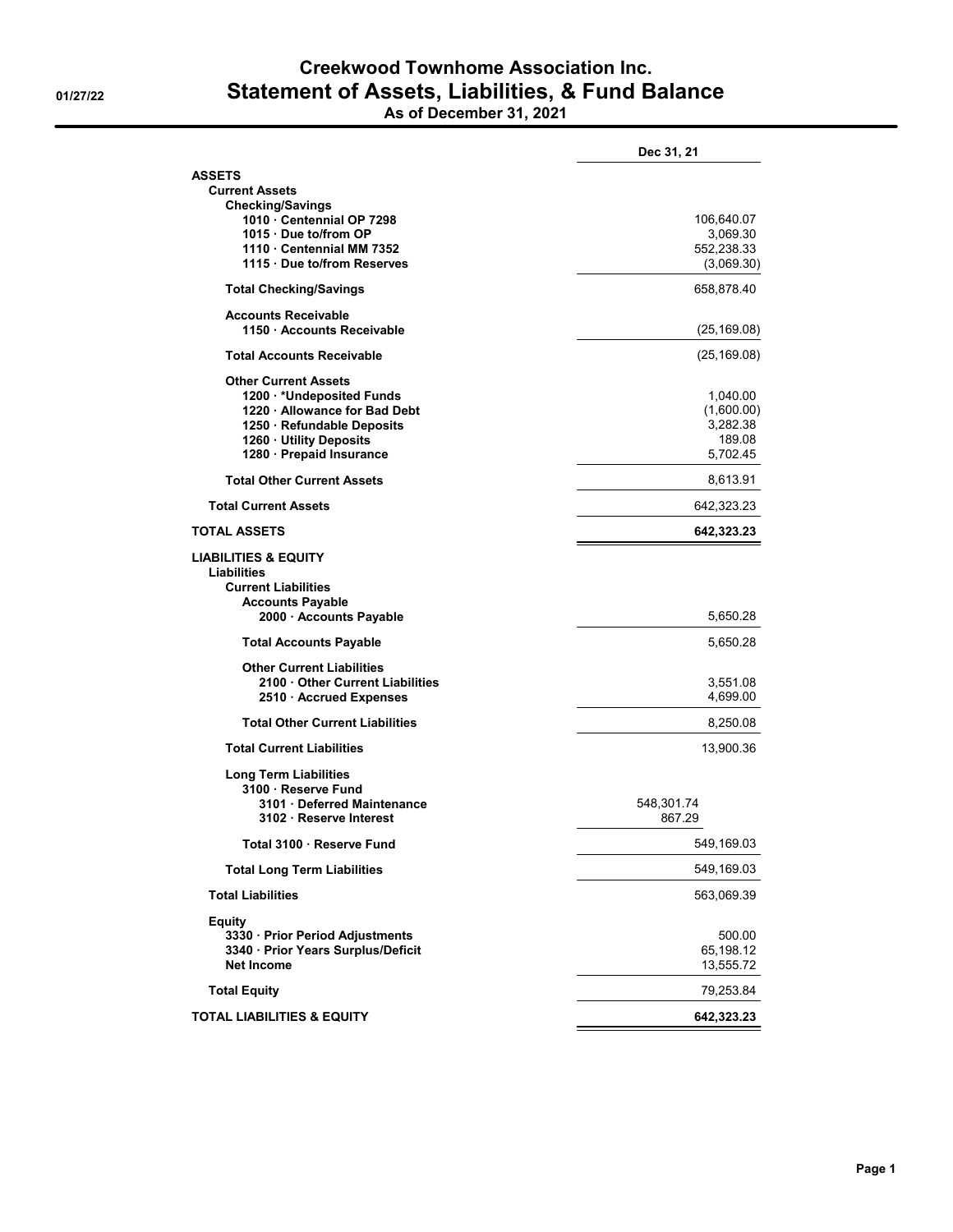## **Creekwood Townhome Association Inc. 01/27/22 Revenue & Expense Budget Performance**

| December 2021                                                                                                                                                                                                                                                                                            |                                                                                                |                                                                                                      |                                                                                                                |                                                                                                          |                                                                                                                       |                                                                                                                               |                                                                                                                       |
|----------------------------------------------------------------------------------------------------------------------------------------------------------------------------------------------------------------------------------------------------------------------------------------------------------|------------------------------------------------------------------------------------------------|------------------------------------------------------------------------------------------------------|----------------------------------------------------------------------------------------------------------------|----------------------------------------------------------------------------------------------------------|-----------------------------------------------------------------------------------------------------------------------|-------------------------------------------------------------------------------------------------------------------------------|-----------------------------------------------------------------------------------------------------------------------|
|                                                                                                                                                                                                                                                                                                          | <b>Dec 21</b>                                                                                  | <b>Budget</b>                                                                                        | \$ Over Budget                                                                                                 | Jan - Dec 21                                                                                             | <b>YTD Budget</b>                                                                                                     | \$ Over Budget                                                                                                                | <b>Annual Budget</b>                                                                                                  |
| <b>Ordinary Income/Expense</b><br>Income                                                                                                                                                                                                                                                                 |                                                                                                |                                                                                                      |                                                                                                                |                                                                                                          |                                                                                                                       |                                                                                                                               |                                                                                                                       |
| 4100 · Regular Assessments<br>4101 · Reserve Assessments<br>4120 · Working Capital Assessment<br>4230 · Late Fees<br>4260 · Other Income                                                                                                                                                                 | 18.156.67<br>12,083.33<br>2,000.00<br>(25.00)<br>249.33                                        | 18.156.25<br>12,083.33<br>0.00<br>0.00<br>0.00                                                       | 0.42<br>0.00<br>2,000.00<br>(25.00)<br>249.33                                                                  | 217,880.00<br>145,000.00<br>12,000.00<br>2,717.14<br>4,009.37                                            | 217,875.00<br>145.000.00<br>0.00<br>0.00<br>0.00                                                                      | 5.00<br>0.00<br>12,000.00<br>2,717.14<br>4,009.37                                                                             | 217.875.00<br>145,000.00<br>0.00<br>0.00<br>0.00                                                                      |
| <b>Total Income</b>                                                                                                                                                                                                                                                                                      | 32,464.33                                                                                      | 30,239.58                                                                                            | 2,224.75                                                                                                       | 381,606.51                                                                                               | 362,875.00                                                                                                            | 18,731.51                                                                                                                     | 362,875.00                                                                                                            |
| <b>Gross Profit</b>                                                                                                                                                                                                                                                                                      | 32,464.33                                                                                      | 30,239.58                                                                                            | 2,224.75                                                                                                       | 381,606.51                                                                                               | 362,875.00                                                                                                            | 18,731.51                                                                                                                     | 362,875.00                                                                                                            |
| <b>Expense</b><br><b>Grounds Maintenance</b><br>7110 · Landscape Contract<br>$7120 \cdot \text{Mulch}$<br>7130 · Landscape Other<br>7140 · Pond/Lake Maintenance<br>7150 · Irrigation/Well Maint/Replace                                                                                                 | 4.816.67<br>0.00<br>0.00<br>138.00<br>291.50                                                   | 4,224.00<br>1,500.00<br>125.00<br>275.00<br>417.50                                                   | 592.67<br>(1,500.00)<br>(125.00)<br>(137.00)<br>(126.00)                                                       | 51,873.34<br>27,033.50<br>22,587.17<br>1,656.00<br>1,877.33                                              | 50,688.00<br>18,000.00<br>1,500.00<br>3,300.00<br>5,010.00                                                            | 1,185.34<br>9,033.50<br>21,087.17<br>(1,644.00)<br>(3, 132.67)                                                                | 50,688.00<br>18,000.00<br>1,500.00<br>3,300.00<br>5,010.00                                                            |
| 7160 · Termite Warranty Program & Pest                                                                                                                                                                                                                                                                   | 972.00                                                                                         | 1,666.67                                                                                             | (694.67)                                                                                                       | 17,820.00                                                                                                | 20,000.00                                                                                                             | (2, 180.00)                                                                                                                   | 20,000.00                                                                                                             |
| <b>Total Grounds Maintenance</b>                                                                                                                                                                                                                                                                         | 6,218.17                                                                                       | 8,208.17                                                                                             | (1,990.00)                                                                                                     | 122,847.34                                                                                               | 98,498.00                                                                                                             | 24,349.34                                                                                                                     | 98,498.00                                                                                                             |
| <b>Repairs/Maint General</b><br>7210 · General Repairs & Maintenance<br>7220 · Gate Maintenance Contract<br>7230 · Amenity Access Systems                                                                                                                                                                | 749.00<br>0.00<br>0.00                                                                         | 2,166.67<br>50.00<br>41.67                                                                           | (1.417.67)<br>(50.00)<br>(41.67)                                                                               | 29.822.50<br>480.00<br>0.00                                                                              | 26,000.00<br>600.00<br>500.00                                                                                         | 3,822.50<br>(120.00)<br>(500.00)                                                                                              | 26,000.00<br>600.00<br>500.00                                                                                         |
| <b>Total Repairs/Maint General</b>                                                                                                                                                                                                                                                                       | 749.00                                                                                         | 2,258.34                                                                                             | (1,509.34)                                                                                                     | 30.302.50                                                                                                | 27,100.00                                                                                                             | 3.202.50                                                                                                                      | 27,100.00                                                                                                             |
| <b>Clubhouse &amp; Pool</b><br>7310 · Pool Maintenance Contract<br>7320 · Pool Other<br>7330 · Amenity Center Repairs/Maint<br>7340 · Janitorial Supplies<br>7350 · Janitorial Services<br>7370 · Homeowner Activities<br>7380 · Winter                                                                  | (475.00)<br>0.00<br>0.00<br>0.00<br>500.00<br>0.00<br>0.00                                     | 475.00<br>250.00<br>250.00<br>41.67<br>541.67<br>166.67<br>83.33                                     | (950.00)<br>(250.00)<br>(250.00)<br>(41.67)<br>(41.67)<br>(166.67)<br>(83.33)                                  | 4,750.00<br>1,512.42<br>3,551.96<br>1,596.38<br>6,100.00<br>0.00<br>0.00                                 | 5,700.00<br>3,000.00<br>3,000.00<br>500.00<br>6,500.00<br>2,000.00<br>1,000.00                                        | (950.00)<br>(1,487.58)<br>551.96<br>1.096.38<br>(400.00)<br>(2,000.00)<br>(1,000.00)                                          | 5,700.00<br>3,000.00<br>3,000.00<br>500.00<br>6,500.00<br>2,000.00<br>1,000.00                                        |
| <b>Total Clubhouse &amp; Pool</b>                                                                                                                                                                                                                                                                        | 25.00                                                                                          | 1,808.34                                                                                             | (1,783.34)                                                                                                     | 17,510.76                                                                                                | 21,700.00                                                                                                             | (4, 189.24)                                                                                                                   | 21,700.00                                                                                                             |
| <b>Other Expenses</b>                                                                                                                                                                                                                                                                                    |                                                                                                |                                                                                                      |                                                                                                                |                                                                                                          |                                                                                                                       |                                                                                                                               |                                                                                                                       |
| 7450 · Reserve Assessment Allocation                                                                                                                                                                                                                                                                     | 12,083.33                                                                                      | 12,083.33                                                                                            | 0.00                                                                                                           | 145,000.00                                                                                               | 145,000.00                                                                                                            | 0.00                                                                                                                          | 145,000.00                                                                                                            |
| <b>Total Other Expenses</b>                                                                                                                                                                                                                                                                              | 12,083.33                                                                                      | 12,083.33                                                                                            | 0.00                                                                                                           | 145,000.00                                                                                               | 145,000.00                                                                                                            | 0.00                                                                                                                          | 145,000.00                                                                                                            |
| <b>Utilities</b><br>7510 · Electricity - Amenity Center<br>7520 · Electricity - Entry<br>7530 · Electricity - Irrigation<br>7540 · Electricity - Streetlights<br>7550 · Telephone/Gate Access Control<br>7560 · Water/Sewer - Amenity Center                                                             | 693.34<br>20.90<br>125.22<br>1,122.94<br>0.00<br>131.61                                        | 291.67<br>25.00<br>166.67<br>1,000.00<br>41.67<br>666.67                                             | 401.67<br>(4.10)<br>(41.45)<br>122.94<br>(41.67)<br>(535.06)                                                   | 5,140.56<br>251.34<br>1,153.56<br>13,423.89<br>0.00<br>1,855.53                                          | 3,500.00<br>300.00<br>2,000.00<br>12,000.00<br>500.00<br>8,000.00                                                     | 1,640.56<br>(48.66)<br>(846.44)<br>1,423.89<br>(500.00)<br>(6, 144.47)                                                        | 3,500.00<br>300.00<br>2,000.00<br>12,000.00<br>500.00<br>8,000.00                                                     |
| <b>Total Utilities</b>                                                                                                                                                                                                                                                                                   | 2,094.01                                                                                       | 2.191.68                                                                                             | (97.67)                                                                                                        | 21,824.88                                                                                                | 26,300.00                                                                                                             | (4, 475.12)                                                                                                                   | 26,300.00                                                                                                             |
| <b>Professional Fees</b><br>7610 · Tax Preparation<br>7620 · Legal & Professional Fees                                                                                                                                                                                                                   | 0.00<br>0.00                                                                                   | 41.67<br>291.67                                                                                      | (41.67)<br>(291.67)                                                                                            | 200.00<br>2,121.25                                                                                       | 500.00<br>3,500.00                                                                                                    | (300.00)<br>(1,378.75)                                                                                                        | 500.00<br>3,500.00                                                                                                    |
| <b>Total Professional Fees</b>                                                                                                                                                                                                                                                                           | 0.00                                                                                           | 333.34                                                                                               | (333.34)                                                                                                       | 2.321.25                                                                                                 | 4.000.00                                                                                                              | (1,678.75)                                                                                                                    | 4,000.00                                                                                                              |
| Insurance<br>7710 · Directors & Officers<br>7720 · General, Property & Liability<br>7730 · Worker's Comp                                                                                                                                                                                                 | 103.92<br>411.24<br>55.08                                                                      | 104.17<br>458.33<br>83.33                                                                            | (0.25)<br>(47.09)<br>(28.25)                                                                                   | 1,239.52<br>4,527.87<br>673.45                                                                           | 1,250.00<br>5,500.00<br>1,000.00                                                                                      | (10.48)<br>(972.13)<br>(326.55)                                                                                               | 1,250.00<br>5,500.00<br>1,000.00                                                                                      |
| <b>Total Insurance</b>                                                                                                                                                                                                                                                                                   | 570.24                                                                                         | 645.83                                                                                               | (75.59)                                                                                                        | 6,440.84                                                                                                 | 7,750.00                                                                                                              | (1,309.16)                                                                                                                    | 7,750.00                                                                                                              |
| Administration<br>7810 · Administration Other<br>7820 · Corporate Annual Report<br>7830 · Coupons<br>7835 · Bank Charges<br>7840 · Internet Access<br>7850 · Miscellaneous<br>7860 · Postage<br>7870 · Management Fee<br>7880 · Office Supplies<br>7890 · Collections Expense<br>7895 · Bad Debt Expense | 214.43<br>0.00<br>0.00<br>15.20<br>50.00<br>0.00<br>17.03<br>1,545.00<br>18.00<br>0.00<br>0.00 | 208.33<br>13.42<br>4.17<br>3.00<br>120.00<br>500.00<br>41.67<br>1,545.00<br>83.33<br>66.67<br>125.00 | 6.10<br>(13.42)<br>(4.17)<br>12.20<br>(70.00)<br>(500.00)<br>(24.64)<br>0.00<br>(65.33)<br>(66.67)<br>(125.00) | 1,108.12<br>86.25<br>281.20<br>247.05<br>600.00<br>0.00<br>349.95<br>18,540.00<br>590.65<br>0.00<br>0.00 | 2,500.00<br>161.00<br>50.00<br>36.00<br>1,440.00<br>6,000.00<br>500.00<br>18,540.00<br>1,000.00<br>800.00<br>1,500.00 | (1,391.88)<br>(74.75)<br>231.20<br>211.05<br>(840.00)<br>(6,000.00)<br>(150.05)<br>0.00<br>(409.35)<br>(800.00)<br>(1,500.00) | 2,500.00<br>161.00<br>50.00<br>36.00<br>1,440.00<br>6,000.00<br>500.00<br>18,540.00<br>1,000.00<br>800.00<br>1,500.00 |
| <b>Total Administration</b>                                                                                                                                                                                                                                                                              | 1,859.66                                                                                       | 2,710.59                                                                                             | (850.93)                                                                                                       | 21,803.22                                                                                                | 32,527.00                                                                                                             | (10, 723.78)                                                                                                                  | 32,527.00                                                                                                             |
| <b>Total Expense</b>                                                                                                                                                                                                                                                                                     | 23,599.41                                                                                      | 30,239.62                                                                                            | (6,640.21)                                                                                                     | 368,050.79                                                                                               | 362,875.00                                                                                                            | 5,175.79                                                                                                                      | 362,875.00                                                                                                            |
| <b>Net Ordinary Income</b>                                                                                                                                                                                                                                                                               | 8,864.92                                                                                       | (0.04)                                                                                               | 8,864.96                                                                                                       | 13,555.72                                                                                                | 0.00                                                                                                                  | 13,555.72                                                                                                                     | 0.00                                                                                                                  |
| Net Income                                                                                                                                                                                                                                                                                               | 8,864.92                                                                                       | (0.04)                                                                                               | 8,864.96                                                                                                       | 13,555.72                                                                                                | 0.00                                                                                                                  | 13,555.72                                                                                                                     | 0.00                                                                                                                  |